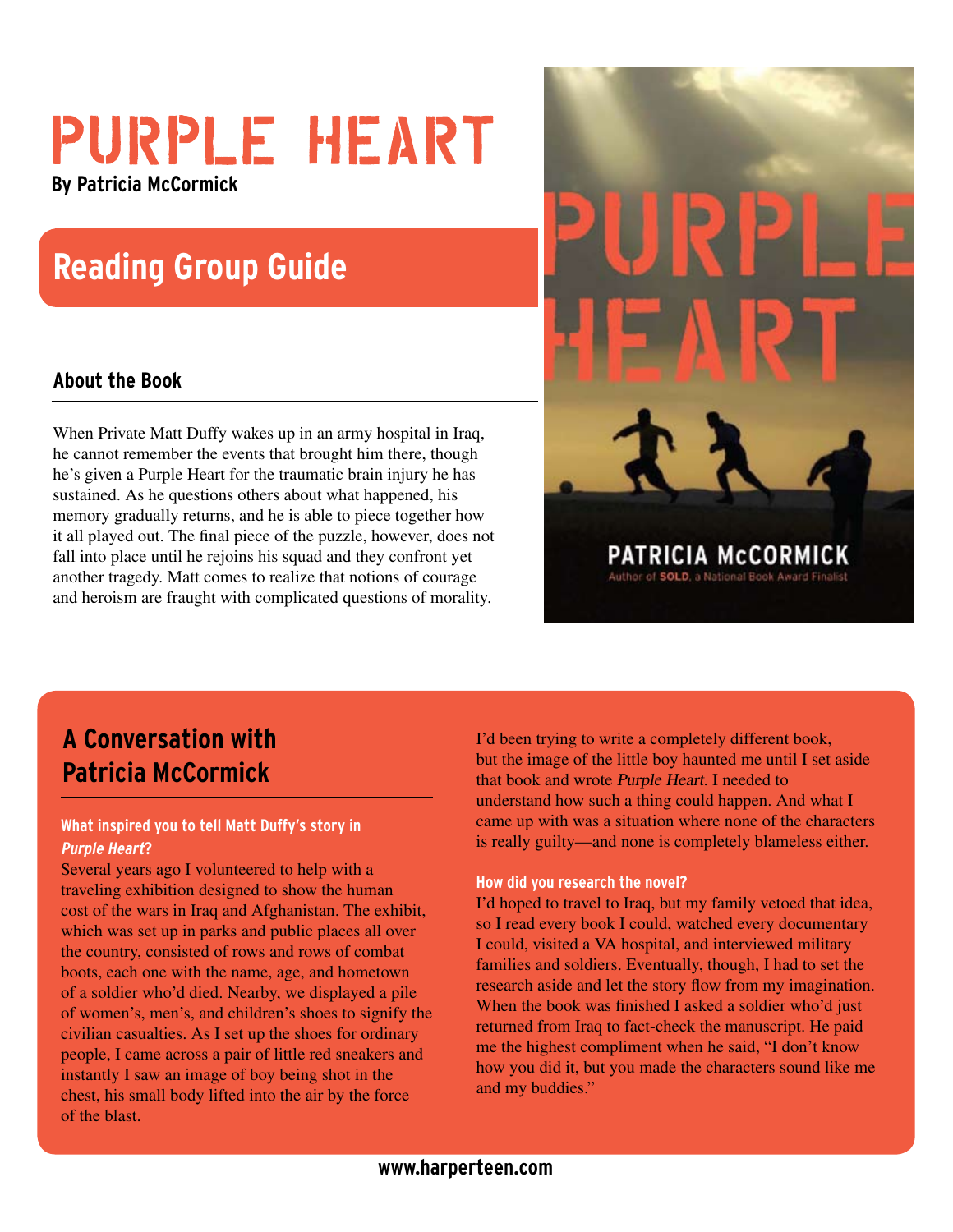## **A Conversation with Patricia McCormick (continued)**

#### **Did you ever consider telling Matt's story in verse? Why didn't you?**

I never considered writing this story in verse, but I did attempt to write Purple Heart as a soldier's diary. I even wrote a version where the diary entries were interspersed with news clippings—the plain, dry language that documents war—and with excerpts from military manuals. The language in the manuals was so stiff, so impersonal, it was almost comical when compared with the emotional language—the anger, exhilaration, sadness, and boredom—in the diary entries. I finally chose to write in the third-person because I realized I was writing a kind of mystery story and that point of view gave me more latitude.

#### **What drives you to write stories about misplaced and displaced characters?**

I guess I write about displaced people because they're always searching for something—for an answer, for some kind of home, or some measure of peace. And what is most interesting to me is that they rarely get the resolution they set out looking for. The journey takes them somewhere unexpected—but their courage is still rewarded. Sometimes, but not very often, the outcome is something better than what they imagined. Most often it's tinged with sadness or some sense of loss along with whatever they've gained. But they arrive at the end of that journey with a hard-won wisdom that always inspires me.

#### **What was the most interesting or important thing you learned from writing Purple Heart?**

While I opposed these wars, I came away with enormous feelings of pride—even awe—for our soldiers. They are making life-and-death decisions under enormous pressure and amidst incredible confusion over just who the enemy really is.



Despite this, most of them seem to maintain an idealism about their mission and about trying to help the people of these countries who never asked for these wars.

I also learned that loyalty is a tricky thing. That it is essential for soldiers living in a perpetual state of threat—and that it can blind you from seeing the truth about the people you trust and care about.

#### **What do you most hope readers will take away from the novel?**

I don't have a political agenda for this book. My hope is that readers will see that this is a war often being fought by young people, like the ten-year-old Iraqi boy who finds himself in harm's way and the two eighteen-year-old soldiers who must cope with his death and their part in it. All of them are children under pressures no one—adult or child—should ever have to face.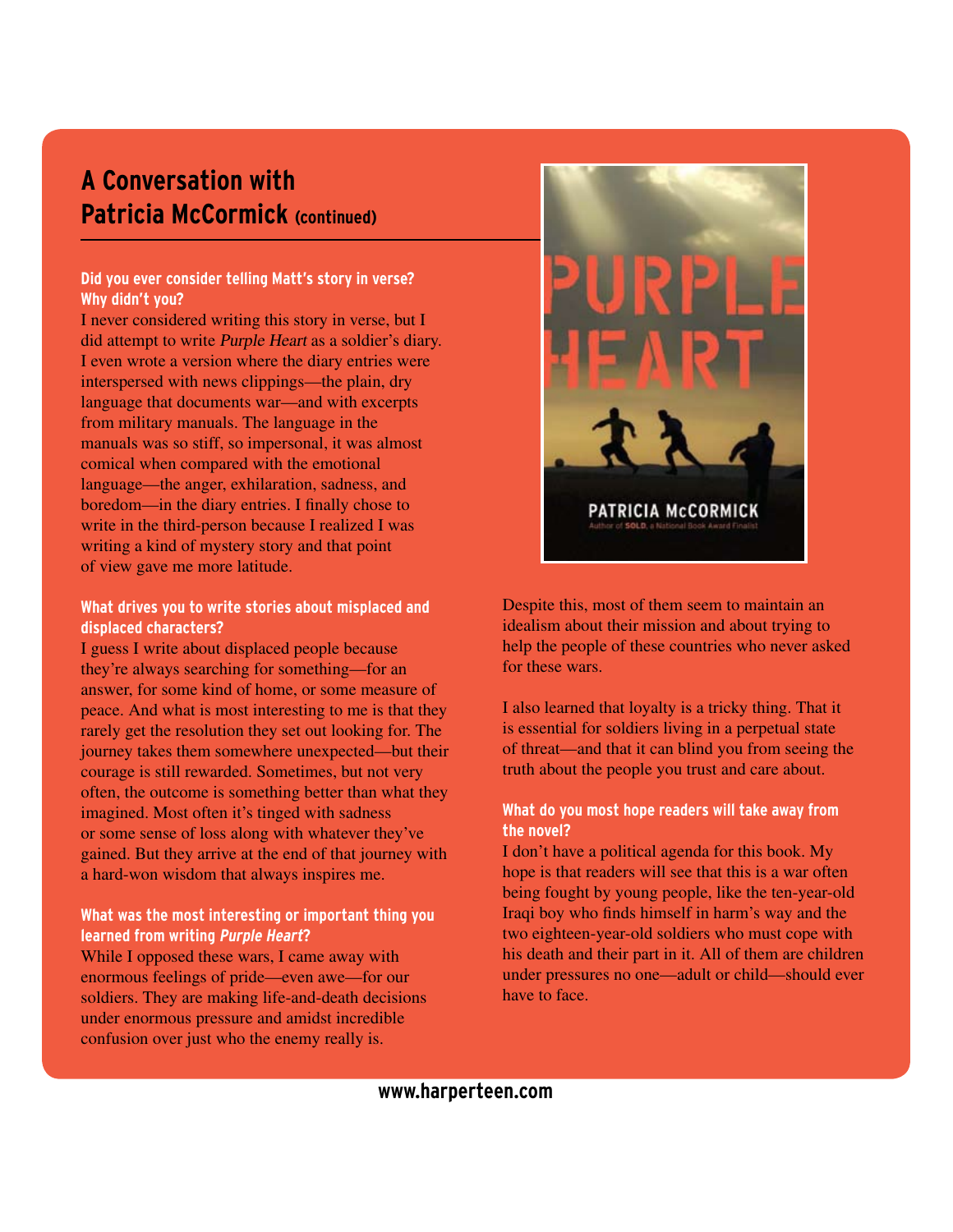

# PURPLE HEART **Reading Group Guide**

**Discussion Questions**

- **1.** It is often said that old men make wars; young men carry them out. Do you think this is true? How does age affect a person's view of war and his or her role in war?
- At some point, most kids play at war. What is the allure of **2.** playing war? How has your view of war changed as you've grown older? How has it been changed by Purple Heart and by other things you've read or seen about current wars?
- **3.** Matt's letters to and from his girlfriend, Caroline, serve to powerfully contrast the life of an average high school student with that of a soldier just out of high school. Discuss how experience can often age a person more than years do.
- 4. There are only a few female characters in Purple Heart. How does gender play a role in the story? Are the women stronger, weaker, or equal to the men? Or is it that the expectations for the women are different? Explain.
- **5.** Consider what Francis says about asking his wife to have everyone they know use the side door of their house (pp. 59–60). Can you imagine what it must be like to live in constant fear for your loved ones? What other details from the story capture this sense of dread?
- **6.** Brody says, "These people . . . just don't value life here the way we do" (p. 120). Reread the incident that prompts this comment and then discuss the reasons behind the officer's stereotype of the Iraqi people. What prompts someone to become a suicide bomber? What does that say about the way he or she values life versus the way you might value it?
- Francis contrasts the penalties for the death of a civilian **7.** and the death of a soldier: "Twenty years for killing a haji and a demotion for getting my buddy killed" (p. 84). Discuss the relationship between the American soldiers and the Iraqi people. How does the injustice and irony that Francis describes complicate that relationship?
- 8. How do the soldiers in *Purple Heart* struggle with their consciences? Compare and contrast the strategies Matt, Wolf, Charlene, Figueroa, and Justin each use.
- These soldiers are also constantly required to face their **9.** own mortality. What effect do you think this has on them? What effect would it have on you?
- **10.** So much of *Purple Heart* is about wordless communications: the way that soccer creates a bond where there is no common language, the importance of things that the soldiers don't say. How does the language difference complicate matters between the soldiers and the people of Iraq? Why do you think that the soldiers don't talk about certain matters? What is the role of humor in the soldiers' lives?
- **11.** The revelation about Ali answers some of the questions that plague Matt. How do you think Matt would have coped with the uncertainty if he had not learned that critical piece of information? How does it change his view of Justin?
- 12. "Support the troops" is a popular slogan. What does it really mean? How do we live up to this commitment when soldiers come home with painful reminders of an unpopular war, such as brain injuries, amputations, and psychological stress?
- 13. Do you think Matt is a hero? Why does he harbor doubts about his courage and heroism?
- 14. Traumatic brain injury is called the "signature wound" of the Iraq War. What is it? Research its causes and symptoms. What has the government done to help? Where have the government's efforts fallen short?
- **15.** Solid information can be hard to come by in war times. Reporters often can't get safe access to the battle sights, while each side of a conflict tends to portray the situation to its advantage. Try to find estimates of the number of civilian casualties in Iraq—from U.S. sources; from foreign media sources, such as Al Jazeera; and from more impartial sources, such as the Red Cross, the Red Crescent, or Doctors Without Borders. How do the estimates vary? What is the impact of statistics versus individual stories?